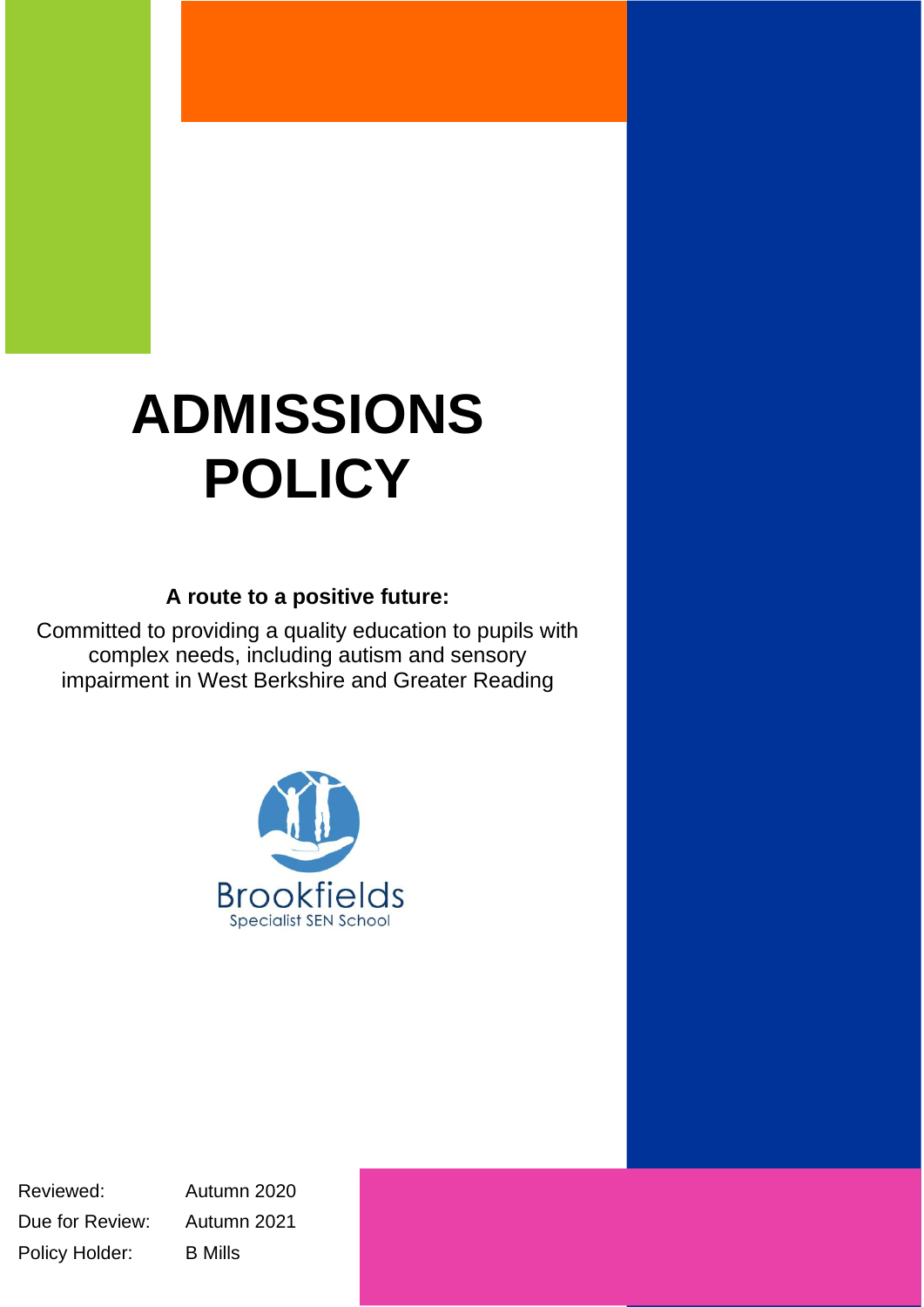#### **Brookfields School Equalities Statement**

**All pupils at the school are offered a broad, balanced, stimulating and relevant curriculum regardless of their background, culture or ability. Each pupil is valued for who they are and what they bring to the school. We appreciate and celebrate the richness of diversity within the school community as well as the wider community. Through the work we do across the school on developing Values, we actively promote the importance of tolerance, co-operation, courage, determination, friendship and respect. Through this approach, pupils develop independence, confidence and integrity which prepares them for their future lives.**

#### Admissions Statement

In accordance with LA policy all pupils admitted to Brookfields will have an Education Health and Care Plan (EHCP).

All admissions will be dependent on places being available in the school and within the right learning peer group. In consultation with the LA, the Headteacher will comment on the appropriateness of the placement and the school's ability to meet the child's needs as outlined in the statement or EHCP. The primary need of any pupil at Brookfields School is a learning difficulty, which can be moderate, severe, complex or profound. Some pupils have additional needs such as ASD, ADHD, a visual, hearing or multisensory impairment, a physical disability etc. Some pupils may have behaviours that can be challenging as a result of their learning difficulty or their additional needs.

The school recognises the importance of parental choice and referrals will be considered from outside the school's defined catchment area. Where places are limited, the Headteacher and LA will prioritise referrals at the Special School Admissions Panel. All requests for places will be brokered through this panel.

Requests for a place at Brookfields School should be made to West Berkshire Local Authority SEN Team

#### Aim

It is realised that parents of prospective pupils will be anxious and uncertain about what to expect when a special school is suggested as suitable educational provision for their child. It is therefore important that admission procedures are sensitive to their needs and reflects a structure that is predictable and understandable. This will be achieved by:-

- ensuring all prospective admissions are initially dealt with by the Headteacher
- providing the opportunity to visit school and discuss needs with Headteacher. Parents are more than welcome to bring someone with them on this visit. Reference must be made to the schools COVID19 Risk Assessment at the time of arranging a visit to the school. Visits to the school may not be able to take place
- **•** providing parents with a prospectus at initial meeting. This is also available from the schools website
- once the pupil's EHCP has been issued and Brookfields has been named as appropriate provision by the Local Authority, providing planned opportunities for the family and child to visit the school and meet their new teachers.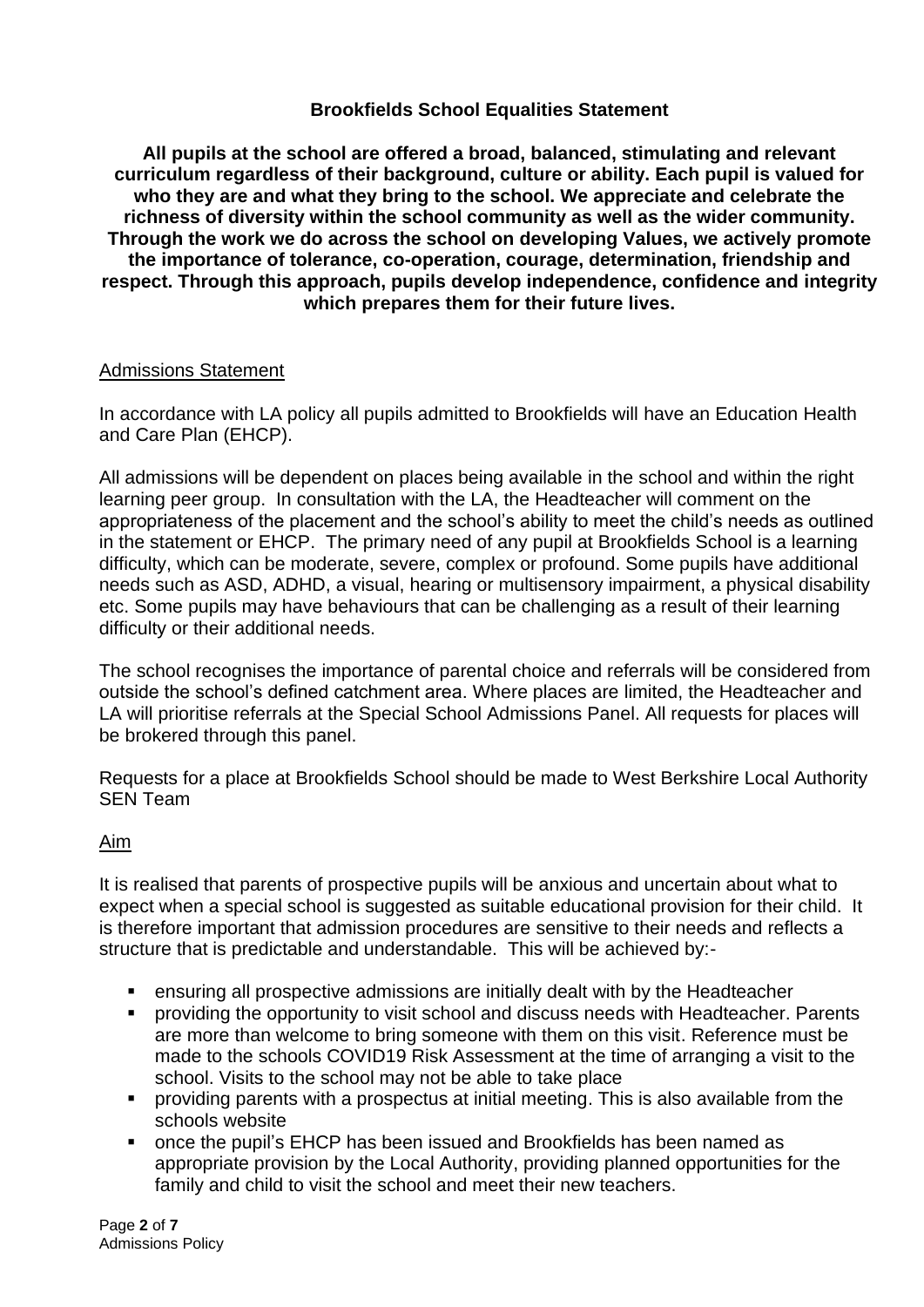- **•** providing relevant Class Teacher and team members with necessary papers so that where appropriate home visits can be arranged and involved professionals contacted
- ensuring parents are aware of arrangements such as transport, once an admission date has been agreed
- providing parents with opportunity to meet with teachers for a progress report during term of admission

Where visits to the school are arranged prior to the completion of the EHCP, it will be made clear to all involved that such visits do not imply that the school has made a commitment to offer a place.

The Headteacher, in consultation with Senior Leadership Team and relevant members of staff, will be responsible for all decisions relating to admissions. In this way pupil numbers will be dealt with in a planned and efficient way. In order to aid this process, the LA will alert all neighbouring authorities of the purpose of the Special Schools Admissions Panel and the deadline for place requests each term. This will have implications for timing of panel meetings, particularly in the summer term.

A pupil will not be admitted to Brookfields School until signed agreement of the funding level has been completed by the LA responsible for that pupil. A copy of the funding levels is attached to this policy.

The Headteacher reserves the right to decline a request for a place if it is felt that the school cannot meet the needs on as detailed on the statement or EHCP.

The admissions policy is subject to annual review by governors and public consultation at least every seven years even if there have been no changes during that period.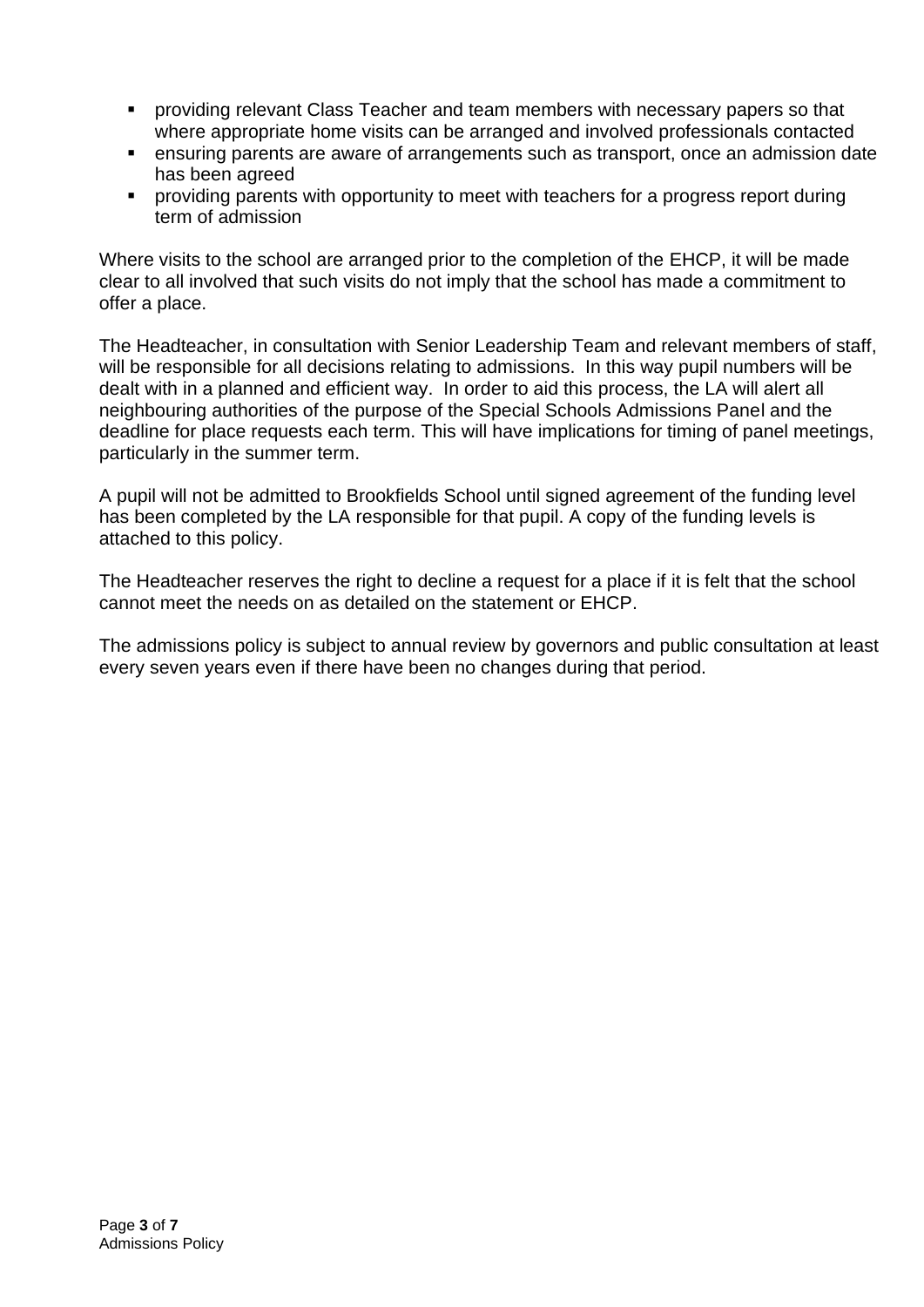### APPENDIX 1 $\sim$   $\sigma$

|                                                                                                                                                                                                                                                                                                                                                                                                                                                                                                                                                                                                                                                                  | <b>Special Schools</b>                              |                             |          |                          |
|------------------------------------------------------------------------------------------------------------------------------------------------------------------------------------------------------------------------------------------------------------------------------------------------------------------------------------------------------------------------------------------------------------------------------------------------------------------------------------------------------------------------------------------------------------------------------------------------------------------------------------------------------------------|-----------------------------------------------------|-----------------------------|----------|--------------------------|
| <b>New Banding</b>                                                                                                                                                                                                                                                                                                                                                                                                                                                                                                                                                                                                                                               | <b>Staffing Ratio</b><br><b>Funding is Based On</b> | <b>Total Funding Rate £</b> | Top Up £ | 2016/17<br><b>Top Up</b> |
| Moderate Learning Difficulty (MLD) — Pupils with moderate learning difficulties will have attainments significantly below<br>expected levels in most areas of the curriculum, despite appropriate interventions. Their needs will not be able to be met by<br>normal differentiation and the flexibilities of the National Curriculum. Pupils with moderate learning difficulties have much<br>greater difficulty than their peers in acquiring basic literacy and numeracy skills and in understanding concepts. They may<br>also have associated speech and language delay, low self-esteem, low levels of concentration and under-developed social<br>skills. |                                                     |                             |          |                          |
| MLD1: MLD primary need. No significant<br>additional difficulties other than those which<br>would normally be associated with MLD.<br>MLD2: MLD primary need. Some additional                                                                                                                                                                                                                                                                                                                                                                                                                                                                                    | Teacher 1:10, HLTA 1:10                             | 12,188                      | 2.188    | 2.199                    |
| difficulties relating either to behaviour.<br>communication, physical / sensory or medical<br>needs. Requiring basic MLD staffing plus<br>25% 1 to 1 TA.<br>MLD3: MLD primary need. Significant                                                                                                                                                                                                                                                                                                                                                                                                                                                                  | as band 1 + 25% 1:1                                 | 15,471                      | 5.471    | 5,499                    |
| additional difficulties relating either to<br>behaviour, communication, physical / sensory<br>or medical needs. Requiring basic MLD<br>staffing plus 50% 1 to 1 TA<br>MLD4: MLD primary need. Significant                                                                                                                                                                                                                                                                                                                                                                                                                                                        | as band 1 + 50% 1:1                                 | 18,754                      | 8.754    | 8,798                    |
| additional difficulties relating either to<br>behaviour, communication, physical / sensory<br>or medical needs. Requiring basic MLD<br>staffing plus 75% 1 to 1 TA                                                                                                                                                                                                                                                                                                                                                                                                                                                                                               | as band 1 + 75% 1:1                                 | 22,037                      | 12,037   | 12,097                   |
| MLD5: MLD primary need. Extreme level of<br>additional need which may be equal to the<br>primary need in degree of difficulty and the<br>way it affects learning - behaviour,<br>communication, physical/sensory or medical.<br>Requiring basic MLD staffing plus 100% 1 to<br>1 TA                                                                                                                                                                                                                                                                                                                                                                              | as band 1 + 100% 1:1                                | 26,721                      | 16,721   | 16,805                   |
| MLD6: MLD primary need. Extreme level of<br>additional need which may be equal to the<br>primary needs in degree of difficulty and the<br>way it affects learning - behaviour.<br>communication, physical / sensory or medical                                                                                                                                                                                                                                                                                                                                                                                                                                   |                                                     |                             |          |                          |
| Requiring basic MLD staffing plus 100% 1<br>to 1 support provided by a qualified enabler.                                                                                                                                                                                                                                                                                                                                                                                                                                                                                                                                                                        | as band 1 + 100% 1:1<br>qualified enabler           | 28,452                      |          |                          |

 $\label{eq:1.1} \mathcal{E}_{\text{1.1-10}}(t)$  where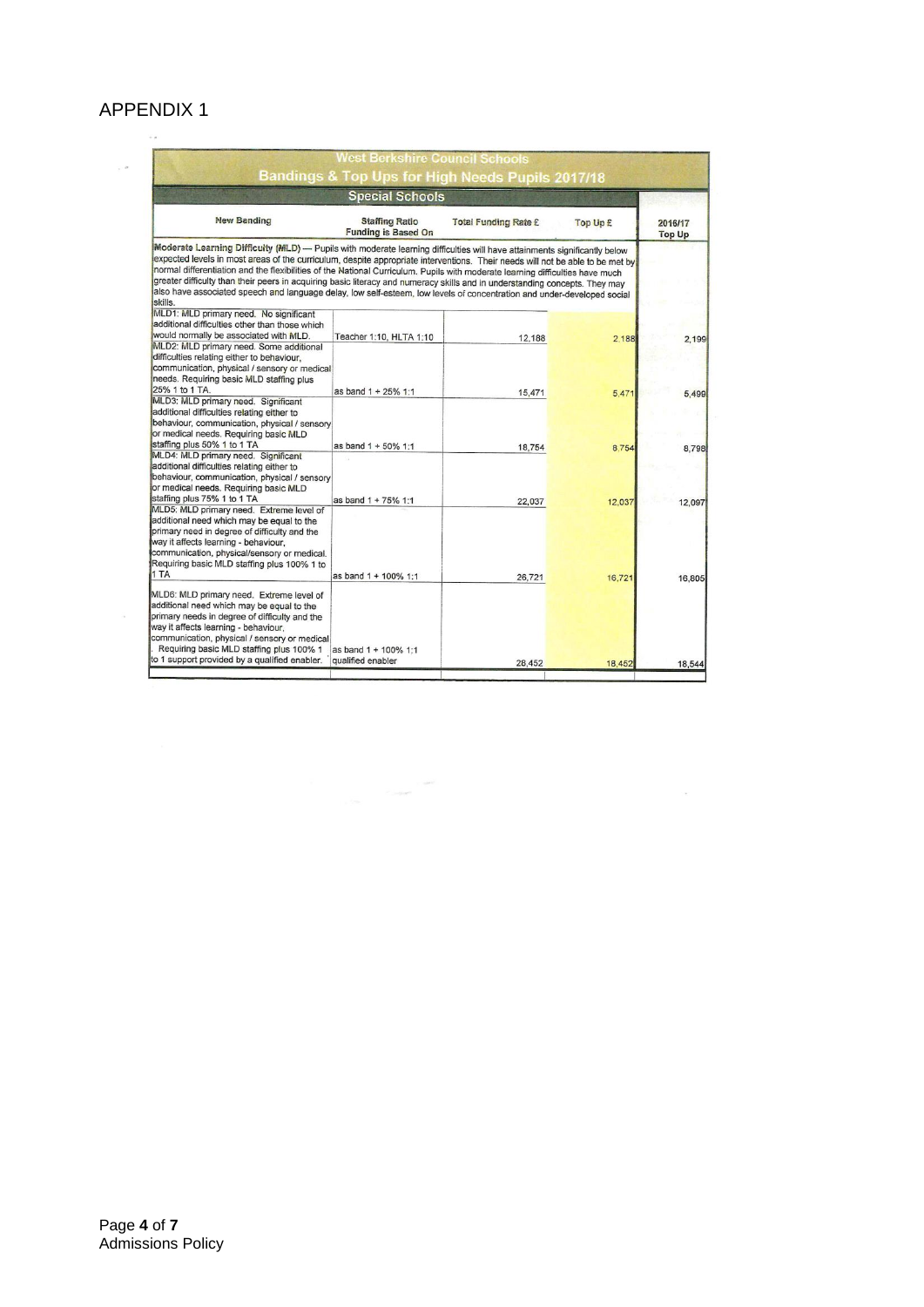|                                                                                                                                                                                                                                                                                                                                                                                                                                                                                                                                                                                                                                                                                                                                                                                                                                                         | <b>West Berkshire Council Schools</b>               |                             |          |                          |
|---------------------------------------------------------------------------------------------------------------------------------------------------------------------------------------------------------------------------------------------------------------------------------------------------------------------------------------------------------------------------------------------------------------------------------------------------------------------------------------------------------------------------------------------------------------------------------------------------------------------------------------------------------------------------------------------------------------------------------------------------------------------------------------------------------------------------------------------------------|-----------------------------------------------------|-----------------------------|----------|--------------------------|
|                                                                                                                                                                                                                                                                                                                                                                                                                                                                                                                                                                                                                                                                                                                                                                                                                                                         | Bandings & Top Ups for High Needs Pupils 2017/18    |                             |          |                          |
| <b>Special Schools</b>                                                                                                                                                                                                                                                                                                                                                                                                                                                                                                                                                                                                                                                                                                                                                                                                                                  |                                                     |                             |          |                          |
| <b>New Banding</b>                                                                                                                                                                                                                                                                                                                                                                                                                                                                                                                                                                                                                                                                                                                                                                                                                                      | <b>Staffing Ratio</b><br><b>Funding is Based On</b> | <b>Total Funding Rate £</b> | Top Up £ | 2016/17<br><b>Top Up</b> |
| Severe Learning Difficulty (SLD) - Pupils with severe learning difficulties have significant intellectual or cognitive<br>impairments. This has a major effect on their ability to participate in the school curriculum without support. They may also<br>have difficulties in mobility and co-ordination, communication and perception and the acquisition of self-help skills. Pupils<br>with severe learning difficulties need support in all areas of the curriculum. They may also require teaching of self-help,<br>independence and social skills. Some pupils may use sign and symbols but most will be able to hold simple conversations.<br>Their attainments may be within the upper P scale range (P4-P8) for much of their school careers (that is below level 1 of<br>the National Curriculum).<br>SLD1: SLD primary need. No significant |                                                     |                             |          |                          |
| additional difficulties other than those which<br>would normally be associated with SLD.<br>SLD2: SLD primary need. Some additional<br>difficulties relating either to behaviour,                                                                                                                                                                                                                                                                                                                                                                                                                                                                                                                                                                                                                                                                       | Teacher 1:7, HLTA 1:7                               | 14,832                      | 4,832    | 4,856                    |
| communication, physical / sensory or medical<br>needs. Requiring basic SLD staffing plus<br>25% 1 to 1 TA.<br>SLD3: SLD primary need. Significant                                                                                                                                                                                                                                                                                                                                                                                                                                                                                                                                                                                                                                                                                                       | as band 1 + 25% 1:1                                 | 18,115                      | 8,115    | 8,155                    |
| additional difficulties relating either to<br>behaviour, communication, physical / sensory<br>or medical needs. Requiring basic SLD<br>staffing plus 50% 1 to 1 TA.                                                                                                                                                                                                                                                                                                                                                                                                                                                                                                                                                                                                                                                                                     | as band 1 + 50% 1:1                                 | 21,397                      | 11,397   | 11,455                   |
| SLD4: SLD primary need. Significant<br>additional difficulties relating either to<br>behaviour, communication, physical / sensory<br>or medical needs. Requiring basic SLD                                                                                                                                                                                                                                                                                                                                                                                                                                                                                                                                                                                                                                                                              |                                                     |                             |          |                          |
| staffing plus 75% 1 to 1 TA.<br>SLD5: SLD primary need. Extreme level of<br>additional need which may be equal to the<br>primary need in degree of difficulty and the<br>way it affects learning - behaviour,<br>communication, physical / sensory or medical<br>Requiring basic SLD staffing plus 100% 1:1                                                                                                                                                                                                                                                                                                                                                                                                                                                                                                                                             | as band 1 + 75% 1:1                                 | 24,680                      | 14,680   | 14.754                   |
| TA.<br>SLD6: SLD primary need. Extreme level of<br>additional need which may be equal to the<br>primary need in degree of difficulty and the<br>way it affects learning - behaviour,<br>communication, physical / sensory or medical<br>Requiring basic SLD staffing plus 100% 1:1 as band 1 + 100% 1:1                                                                                                                                                                                                                                                                                                                                                                                                                                                                                                                                                 | as band 1 + 100% 1:1                                | 29,364                      | 19,364   | 19,462                   |
| support provided by a qualified enabler.                                                                                                                                                                                                                                                                                                                                                                                                                                                                                                                                                                                                                                                                                                                                                                                                                | qualified enabler                                   | 31,095                      | 21,095   | 21,201                   |
|                                                                                                                                                                                                                                                                                                                                                                                                                                                                                                                                                                                                                                                                                                                                                                                                                                                         | <b>Special Schools</b>                              |                             |          |                          |
| <b>New Banding</b>                                                                                                                                                                                                                                                                                                                                                                                                                                                                                                                                                                                                                                                                                                                                                                                                                                      | <b>Staffing Ratio</b><br><b>Funding is Based On</b> | <b>Total Funding Rate £</b> | Top Up £ | 2016/17<br><b>Top Up</b> |
| Profound and Multiple Learning Difficulty (PMLD) - Pupils with profound and multiple learning difficulties have complex<br>learning needs. In addition to very severe learning difficulties, pupils have other significant difficulties, such as physical<br>disabilities, sensory impairment or a severe medical condition. Pupils require a high level of adult support, both for their<br>learning needs and also for their personal care. They are likely to need sensory stimulation and a curriculum broken down<br>into very small steps. Some pupils communicate by gesture, eye pointing or symbols, others by very simple language.<br>Their attainments are likely to remain in the early P scale range (P1-P4) throughout their school careers (that is below level<br>1 of the National Curriculum).                                       |                                                     |                             |          |                          |
| PMLD1: Working at 'P' levels 1-4. Highly<br>complex needs requiring 1:1 input for<br>significant periods of time in order to access<br>the curriculum                                                                                                                                                                                                                                                                                                                                                                                                                                                                                                                                                                                                                                                                                                   | Teacher 1:5, HLTA 3:5                               | 24,862                      | 14.862   | 14,936                   |
| PMLD2: Working at "P" LEVELS 1-4. Highly<br>complex needs requiring 1:1 input at all times<br>in order to access the curriculum.                                                                                                                                                                                                                                                                                                                                                                                                                                                                                                                                                                                                                                                                                                                        | Teacher 1:5, HLTA 1:1                               | 31,367                      | 21,367   | 21,474                   |
|                                                                                                                                                                                                                                                                                                                                                                                                                                                                                                                                                                                                                                                                                                                                                                                                                                                         |                                                     |                             |          |                          |

 $\lambda_{\rm{c}}$ 

 $\omega$   $^3$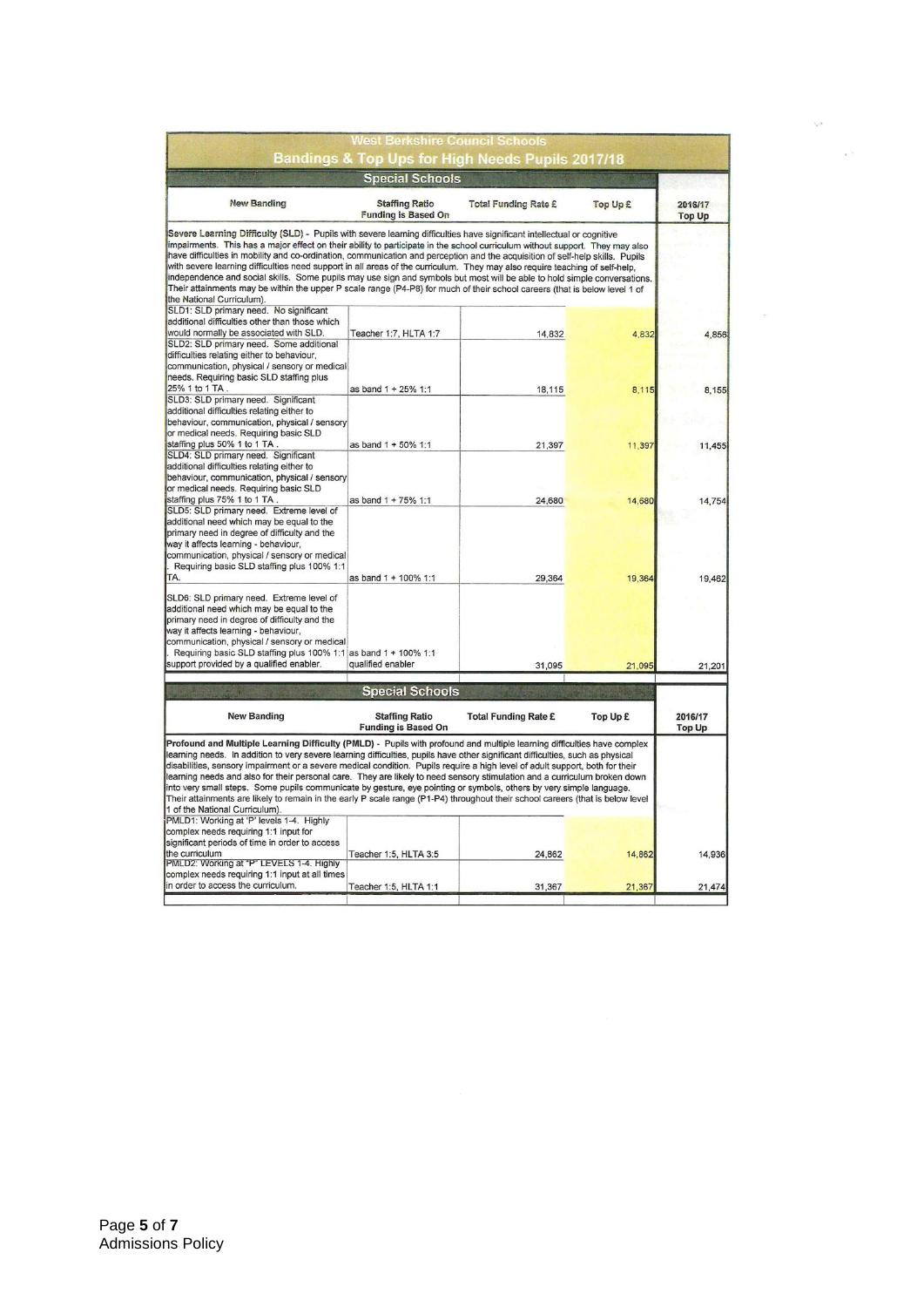|                                                                                                                                                                                                                                                                                                                                                                                                                                                                                                                                                                                                                                                                                                                                                                                                                                                                                                                                                                                                                                                                                                                                                                                                                                                                                                                                                                                                                                                                                                                                                                                                                                                                                                                                                                  | <b>Special Schools</b>                              |                             |          |                          |
|------------------------------------------------------------------------------------------------------------------------------------------------------------------------------------------------------------------------------------------------------------------------------------------------------------------------------------------------------------------------------------------------------------------------------------------------------------------------------------------------------------------------------------------------------------------------------------------------------------------------------------------------------------------------------------------------------------------------------------------------------------------------------------------------------------------------------------------------------------------------------------------------------------------------------------------------------------------------------------------------------------------------------------------------------------------------------------------------------------------------------------------------------------------------------------------------------------------------------------------------------------------------------------------------------------------------------------------------------------------------------------------------------------------------------------------------------------------------------------------------------------------------------------------------------------------------------------------------------------------------------------------------------------------------------------------------------------------------------------------------------------------|-----------------------------------------------------|-----------------------------|----------|--------------------------|
| <b>New Banding</b>                                                                                                                                                                                                                                                                                                                                                                                                                                                                                                                                                                                                                                                                                                                                                                                                                                                                                                                                                                                                                                                                                                                                                                                                                                                                                                                                                                                                                                                                                                                                                                                                                                                                                                                                               | <b>Staffing Ratio</b><br><b>Funding is Based On</b> | <b>Total Funding Rate £</b> | Top Up £ | 2016/17<br><b>Top Up</b> |
| Autistic Spectrum Disorder (ASD) - Pupils with autistic spectrum disorder find it difficult to: understand and use non-<br>verbal and verbal communication; understand social behaviour - which affects their ability to interact with children and<br>adults; think and behave flexibly - which may be shown in restricted, obsessional or repetitive activities. Pupils with ASD<br>cover the full range of ability and the severity of their impairment varies widely. Some pupils also have learning disabilities or<br>other difficulties, making diagnosis difficult. Pupils with autistic spectrum disorders may have a difficulty in understanding the<br>communication of others and in developing effective communication themselves. Many are delayed in learning to speak and<br>some never develop meaningful speech. Pupils find it difficult to understand the social behaviour of others. They are literal<br>thinkers and fail to understand the social context. They can experience high levels of stress and anxiety in settings that don't<br>meet their needs or when routines are changed. This can lead to inappropriate behaviour. Some pupils with autistic<br>spectrum disorders have a different perception of sounds, lights, smell, touch and taste and this affects their response to<br>these sensations, including sensory integration. They may have unusual sleep and behaviour patterns. Young pupils may<br>not play with toys in a conventional and imaginative way but instead use toys rigidly or repetitively e.g. watching moving<br>parts of machinery for long periods with intense concentration. They find it hard to generalise skills and have difficulty<br>adapting to new situations and often prefer routine. |                                                     |                             |          |                          |
| ASD1: ASD primary need with moderate /                                                                                                                                                                                                                                                                                                                                                                                                                                                                                                                                                                                                                                                                                                                                                                                                                                                                                                                                                                                                                                                                                                                                                                                                                                                                                                                                                                                                                                                                                                                                                                                                                                                                                                                           |                                                     |                             |          |                          |
| severe learning difficulties and behaviours                                                                                                                                                                                                                                                                                                                                                                                                                                                                                                                                                                                                                                                                                                                                                                                                                                                                                                                                                                                                                                                                                                                                                                                                                                                                                                                                                                                                                                                                                                                                                                                                                                                                                                                      | Teacher 1:6, HLTA (band                             |                             |          |                          |
| normally associated with ASD.                                                                                                                                                                                                                                                                                                                                                                                                                                                                                                                                                                                                                                                                                                                                                                                                                                                                                                                                                                                                                                                                                                                                                                                                                                                                                                                                                                                                                                                                                                                                                                                                                                                                                                                                    | D) 1:6<br>as band 1 + 25% 1:1 TA                    | 16,300                      | 6,300    |                          |
| ASD1a (FROM APRIL 2015)<br>ASD2: ASD primary need with moderate /                                                                                                                                                                                                                                                                                                                                                                                                                                                                                                                                                                                                                                                                                                                                                                                                                                                                                                                                                                                                                                                                                                                                                                                                                                                                                                                                                                                                                                                                                                                                                                                                                                                                                                | (band C)                                            | 19,933                      | 9,933    |                          |
| severe learning difficulties. Additional needs<br>related to challenging behaviour and/or<br>sensory, physical or medical difficulties.<br>Requiring basic ASD staffing plus 50% 1:1<br>TA.<br>ASD3: ASD primary need with moderate /<br>severe learning difficulties. Additional needs                                                                                                                                                                                                                                                                                                                                                                                                                                                                                                                                                                                                                                                                                                                                                                                                                                                                                                                                                                                                                                                                                                                                                                                                                                                                                                                                                                                                                                                                          | as band 1 + 50% 1:1 TA<br>(band C)                  | 23,567                      | 13,567   |                          |
| related to challenging behaviour and/or<br>sensory, physical or medical difficulties.<br>Requiring basic ASD staffing plus 75% 1:1<br>TA.                                                                                                                                                                                                                                                                                                                                                                                                                                                                                                                                                                                                                                                                                                                                                                                                                                                                                                                                                                                                                                                                                                                                                                                                                                                                                                                                                                                                                                                                                                                                                                                                                        | as band 1 + 75% 1:1 TA<br>(band C)                  | 27,200                      | 17,200   |                          |
| ASD4: ASD primary need with moderate<br>/severe learning difficulties. Significant<br>additional needs generally related to<br>challenging behaviour and/or sensory,<br>physical or medical difficulties requiring basic as band 1 + 100% 1:1 TA<br>ASD staffing plus 100% TA                                                                                                                                                                                                                                                                                                                                                                                                                                                                                                                                                                                                                                                                                                                                                                                                                                                                                                                                                                                                                                                                                                                                                                                                                                                                                                                                                                                                                                                                                    | (band D)                                            | 32,564                      | 22,564   |                          |
|                                                                                                                                                                                                                                                                                                                                                                                                                                                                                                                                                                                                                                                                                                                                                                                                                                                                                                                                                                                                                                                                                                                                                                                                                                                                                                                                                                                                                                                                                                                                                                                                                                                                                                                                                                  |                                                     |                             |          |                          |
| ASD5: ASD primary need with moderate /<br>severe learning difficulties and/or PMLD. May<br>have pre verbal communication. Exceptional<br>additional needs related to challenging<br>behaviour and/or sensory, physical or<br>medical difficulties. Requiring teaching ratios<br>of 1: 3 plus 1:1 TA support.                                                                                                                                                                                                                                                                                                                                                                                                                                                                                                                                                                                                                                                                                                                                                                                                                                                                                                                                                                                                                                                                                                                                                                                                                                                                                                                                                                                                                                                     | Teacher 1:3, TA 1:1 (band I                         |                             |          |                          |
|                                                                                                                                                                                                                                                                                                                                                                                                                                                                                                                                                                                                                                                                                                                                                                                                                                                                                                                                                                                                                                                                                                                                                                                                                                                                                                                                                                                                                                                                                                                                                                                                                                                                                                                                                                  |                                                     | 37,423                      | 27,423   |                          |
| ASD6 (FROM APRIL 2015)                                                                                                                                                                                                                                                                                                                                                                                                                                                                                                                                                                                                                                                                                                                                                                                                                                                                                                                                                                                                                                                                                                                                                                                                                                                                                                                                                                                                                                                                                                                                                                                                                                                                                                                                           | as band 1 + 200% 1:1 TA<br>(band D)                 | 48,827                      | 38,827   |                          |
| ASD7 (FROM APRIL 2015)                                                                                                                                                                                                                                                                                                                                                                                                                                                                                                                                                                                                                                                                                                                                                                                                                                                                                                                                                                                                                                                                                                                                                                                                                                                                                                                                                                                                                                                                                                                                                                                                                                                                                                                                           | Teacher 1:3, TA 2:1 (band<br>D)                     | 53,686                      | 43,686   |                          |
|                                                                                                                                                                                                                                                                                                                                                                                                                                                                                                                                                                                                                                                                                                                                                                                                                                                                                                                                                                                                                                                                                                                                                                                                                                                                                                                                                                                                                                                                                                                                                                                                                                                                                                                                                                  |                                                     |                             |          |                          |

 $\mathbf{E}^{\text{max}}_{\text{max}}$